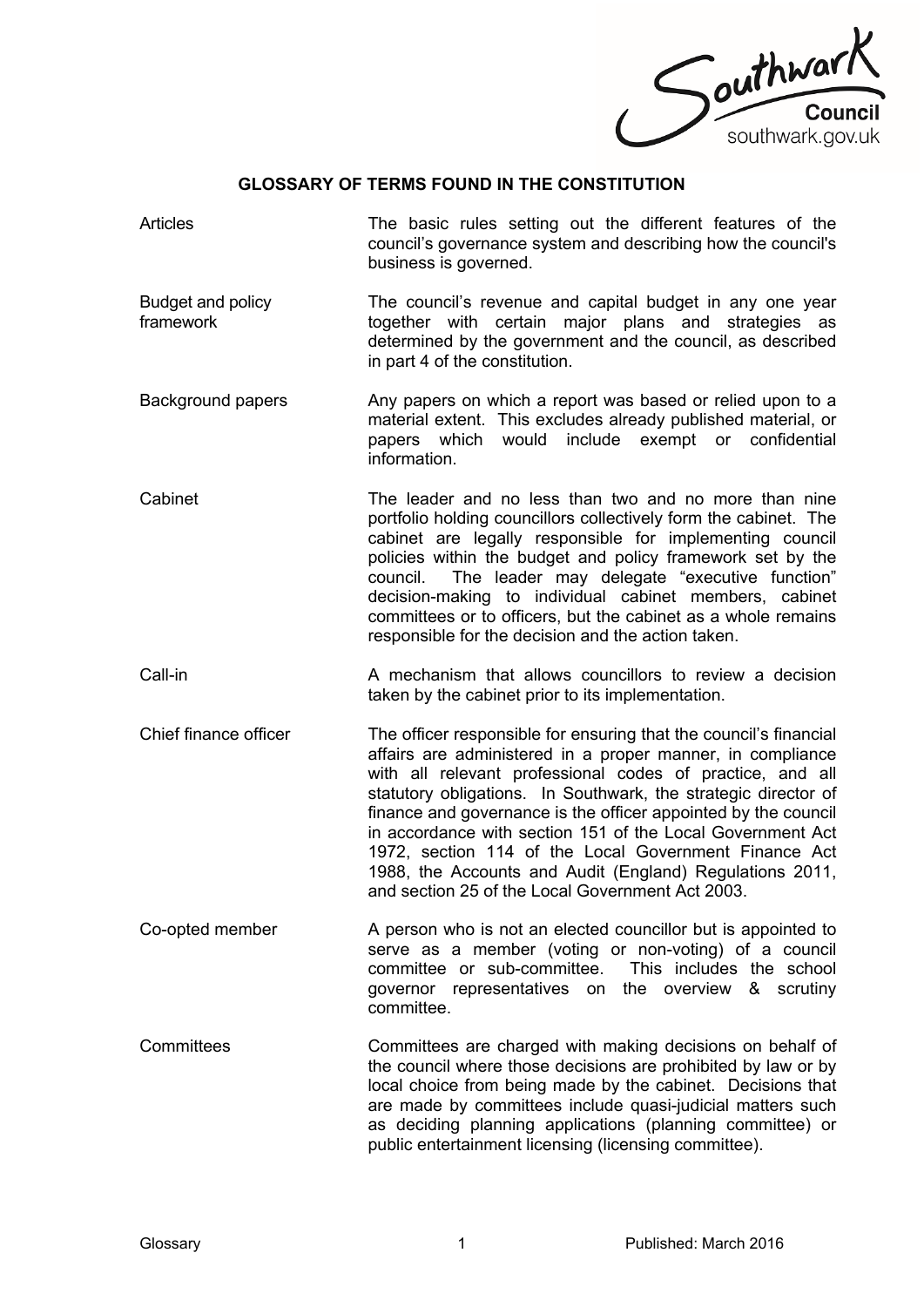- Committee procedure rules Rules governing meetings of council committees and subcommittees. Note that different rules govern cabinet meetings.
- Community council Committees made up of the ward councillors for specific areas of the borough. Community councils are responsible for some leisure, environmental and planning matters, including responsibility for dealing with some planning applications in their area. Community councils are also a focal point for discussion and consultation on issues affecting the area.
- Confidential information Information either given to the council by the government on terms which forbid its public disclosure or which cannot be publicly disclosed by court order.
- Constitution **A** document setting out how the council operates, how decisions are made and the council's procedural rules and codes of conduct.
- Councillors Elected representatives who collectively are the members of the council (sometimes called 'members').
- Delegated powers Specific powers given to a particular cabinet member, officer, committee or sub-committee to take decisions on behalf of the council.
- Exempt information Information falling into one of seven categories set out in the Local Government (Access to Information) Act 1985 and updated by March 2006 statutory instruments, which usually cannot be publicly disclosed (see the access to information procedure rules).
- Forward plan A schedule of all the key decisions to be taken over the next four months. An indicative plan for the next eight months is also published. The plan also includes budget and policy framework decisions to be considered by the cabinet and by the council assembly within that period.
- Head of paid service The most senior officer, with overall responsibility for the management and operation of the council; also known as the chief executive.
- Independent person A person who is not an elected councillor but is appointed to promote and maintain high standards of conduct by members and co-opted members of the authority. The independent person will advise on any breaches of the member code of conduct. The views of the independent person will be considered by the council's audit, governance and standards committee, who are responsible for determining the outcome of any complaints and any remedial action.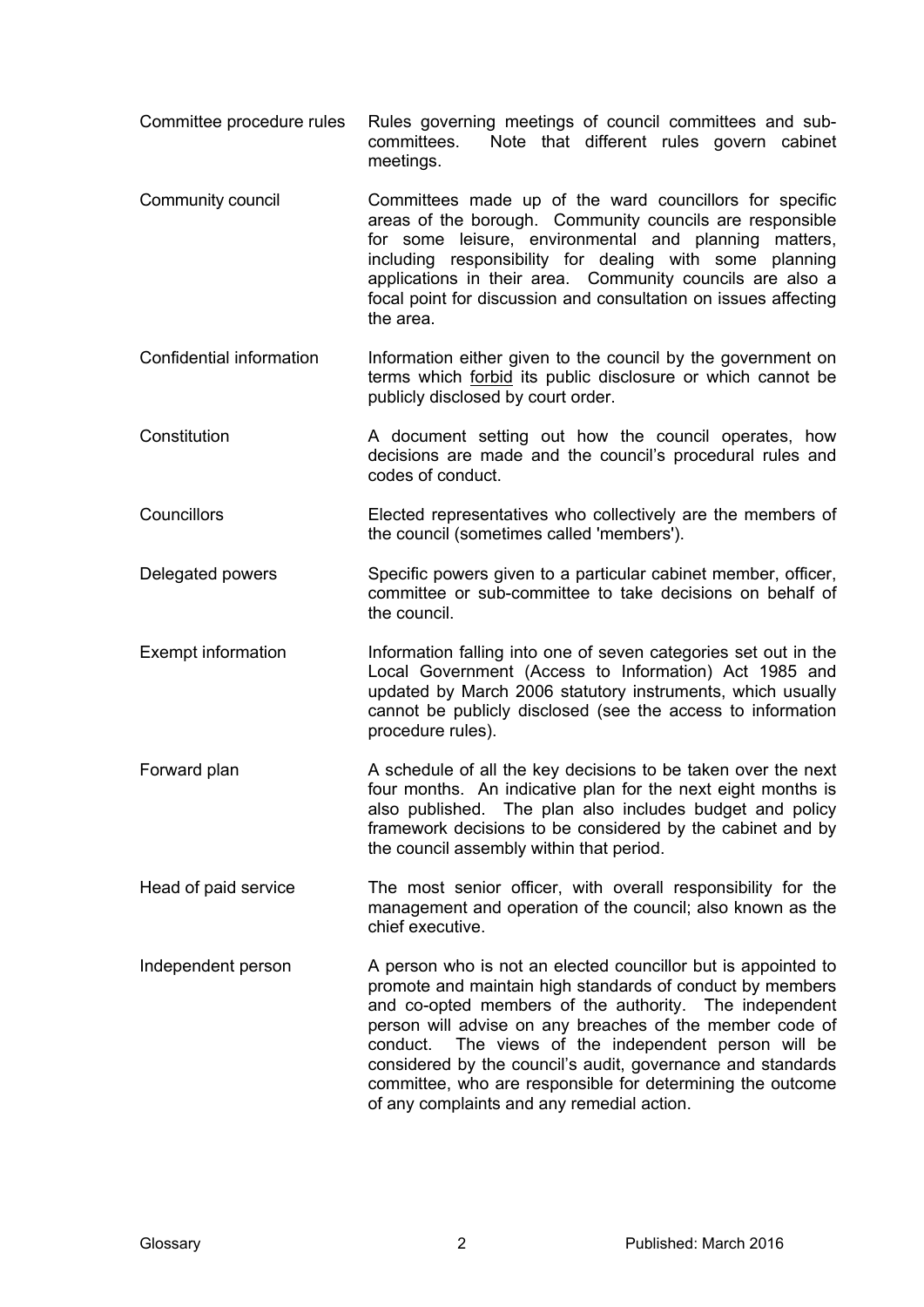| Key decision                     | A decision taken, or to be taken, by or on behalf of the<br>cabinet, which is likely either to incur significant<br>expenditure/make significant savings (i.e. £500,000 or more)<br>or to have a significant impact on those living or working in<br>The criteria used to identify key<br>one or more wards.<br>decisions are set out in the Appendix attached to the access<br>to information procedure rules within the constitution.             |
|----------------------------------|-----------------------------------------------------------------------------------------------------------------------------------------------------------------------------------------------------------------------------------------------------------------------------------------------------------------------------------------------------------------------------------------------------------------------------------------------------|
| Leader                           | The councillor appointed by the council to provide leadership<br>to the council and to chair meetings of the cabinet.<br>The<br>leader is responsible for the delegation of executive functions.                                                                                                                                                                                                                                                    |
| Mayor                            | The councillor appointed by the council to chair meetings of<br>the council. The Mayor has special representative and<br>ceremonial responsibilities, but is not a political leader (as the<br>Mayor can be in some other local authorities).                                                                                                                                                                                                       |
| Member                           | An elected member of the council or of a committee as<br>appropriate. It includes the co-opted members of committees<br>and sub-committees.                                                                                                                                                                                                                                                                                                         |
| Monitoring officer               | The officer responsible for ensuring that everything that the<br>council does is fair and lawful. In Southwark the monitoring<br>officer is the director of law and democracy.                                                                                                                                                                                                                                                                      |
| Overview & scrutiny<br>committee | A committee appointed by the council to provide support and<br>advice to the cabinet by contributing to the review and<br>development of policy; and to hold the cabinet to account by<br>questioning, challenging and monitoring their performance.                                                                                                                                                                                                |
| Political proportionality        | Comes from legal rules that require that committees of the<br>council include elected politicians in proportion to the size of<br>their political groups on the council as a whole. This does not<br>apply to the cabinet, cabinet committees, licensing committee<br>or community councils.                                                                                                                                                        |
| Portfolio holder                 | Responsible for ensuring the effective management and<br>delivery of executive functions. Each portfolio holder has<br>specific areas of responsibility allocated to them by the<br>leader. (See Part 3B - Cabinet portfolios)                                                                                                                                                                                                                      |
| Procedure rules                  | Detailed rules which govern how the council operates and<br>how decisions are taken. See Part 4 of the constitution.                                                                                                                                                                                                                                                                                                                                |
| Proper constitutional officer    | The officer who is responsible for a number of constitutional<br>and/or procedural functions such as: receipt of petitions,<br>deputations and public questions for meetings; receipt of<br>members' questions for council assembly; providing advice<br>on meeting procedures; maintaining an up to date version of<br>In Southwark, the chief executive has<br>the constitution.<br>designated the constitutional manager to undertake this role. |
| Proper officer                   | A senior officer of the council who is given a set of<br>responsibilities by statute.                                                                                                                                                                                                                                                                                                                                                               |